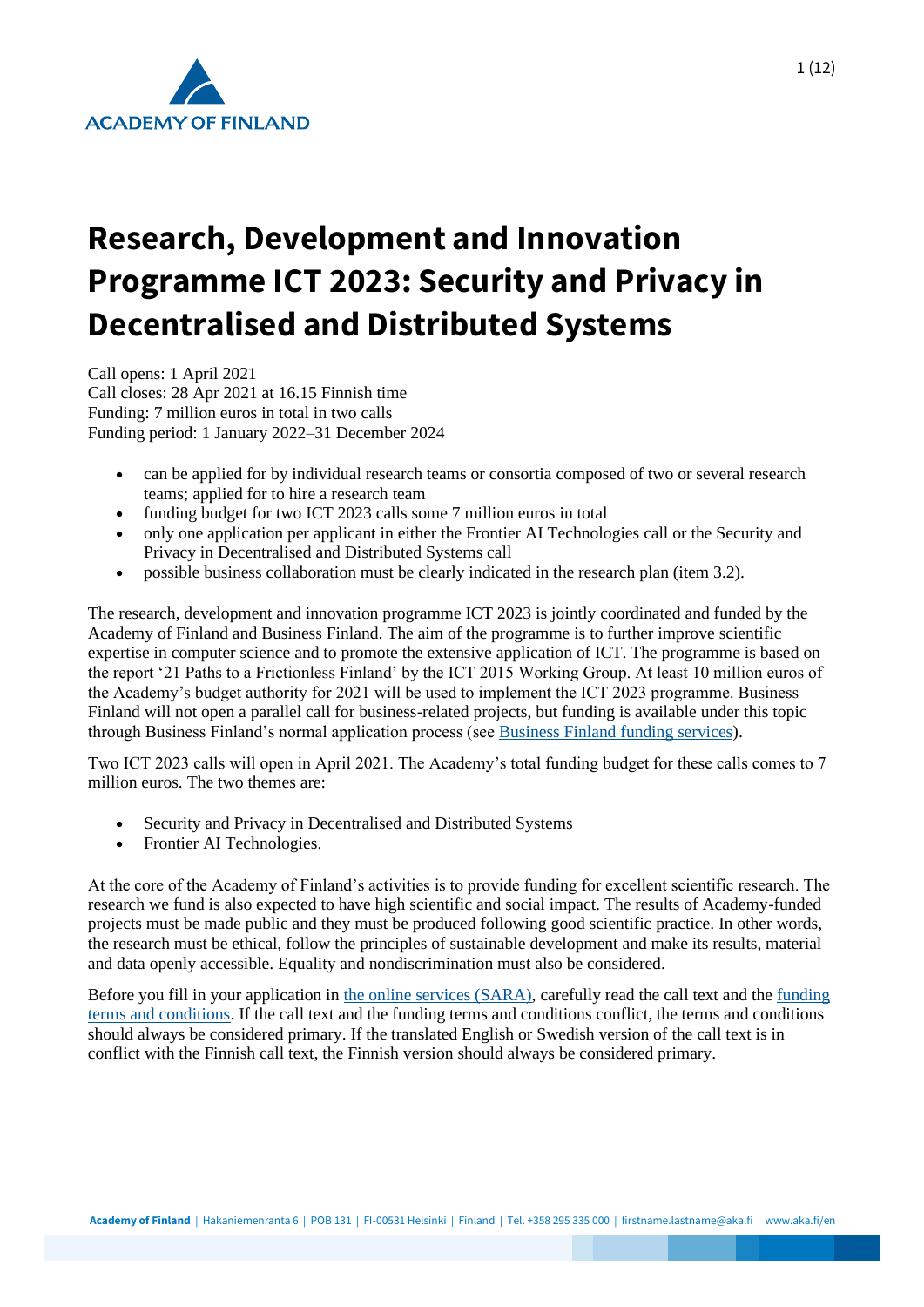

# **Background and objectives**

Increasing data volumes and easier access to numerous computational resources through different communication channels have created an opportunity to diversify the implementation of computation and to decentralise the management of systems, networks and services. Distributed architecture makes scalability much simpler, as new devices can be added and configured to networks without major interference. Consequently, the use of different decentralised approaches is constantly increasing in different systems. Distributed computing improves the privacy of data processing and data networks, and it is usually less sensitive to errors and also provides faster access to data. A decentralised system is typically also more faulttolerant, more transparent and more secure, and it improves resource allocation. However, the maintenance of decentralised systems is often more complex, and they may become more prone to cyberattacks as well as data leaks and breaches. They are exposed to the same data security threats and risks as more centralised systems and their users. This covers, for example, access control, encryption, data-flow vulnerabilities, datatransfer mechanisms, middleware resources, and decentralised and distributed applications.

Real-data mining in decentralised systems may be detrimental to data protection. For example, data mining of composite time-series data from sensors, applications and other data sources may reveal information about people that they would not want to share or make publicly available to others. However, privacy protection is not always seen as a priority in data collection and analysis. Increasing the data security and privacy protection in systems may increase the computational load and reduce the accuracy and speed of the computation. Finding the right balance between these two in different applications is also an important challenge for research.

The present call focuses on advanced information security solutions that are suitable for distributed and decentralised systems in order to make them, as well as the resulting networks and services, more reliable.

Examples of research topics related to data security and privacy protection:

- Security of decentralised systems
- Blockchains or other distributed ledger technologies, as well as security, protection and privacy in blockchain-based distributed networks
- Systems of systems
- Edge and Fog computing
- Distributed trust
- Data security in 5G/6G mobile applications and systems
- Data security and privacy in intelligent IoT (Internet of Things), big data applications and cloud systems
- Usability of information security
- Data security in systems based on artificial intelligence
- Balance between data security and privacy levels and system performance.

The projects to be funded may examine and develop methods of data security and privacy protection as well as the verification of methods developed in the projects in real-world applications.

# **Who can apply?**

The funding may be applied for by individual research teams or consortia composed of two or more research teams. The consortium parties may represent one or several research organisations.

A consortium application is an application built around a joint research plan, where each party to the consortium applies for funding. The Academy treats the consortium application as a single application, although the funding is granted to each subproject separately. Consortium compositions cannot be changed after the call deadline. [Read the guidelines for consortium applications.](https://www.aka.fi/en/research-funding/apply-for-funding/how-to-apply-for-funding/az-index-of-application-guidelines2/consortium-applications/)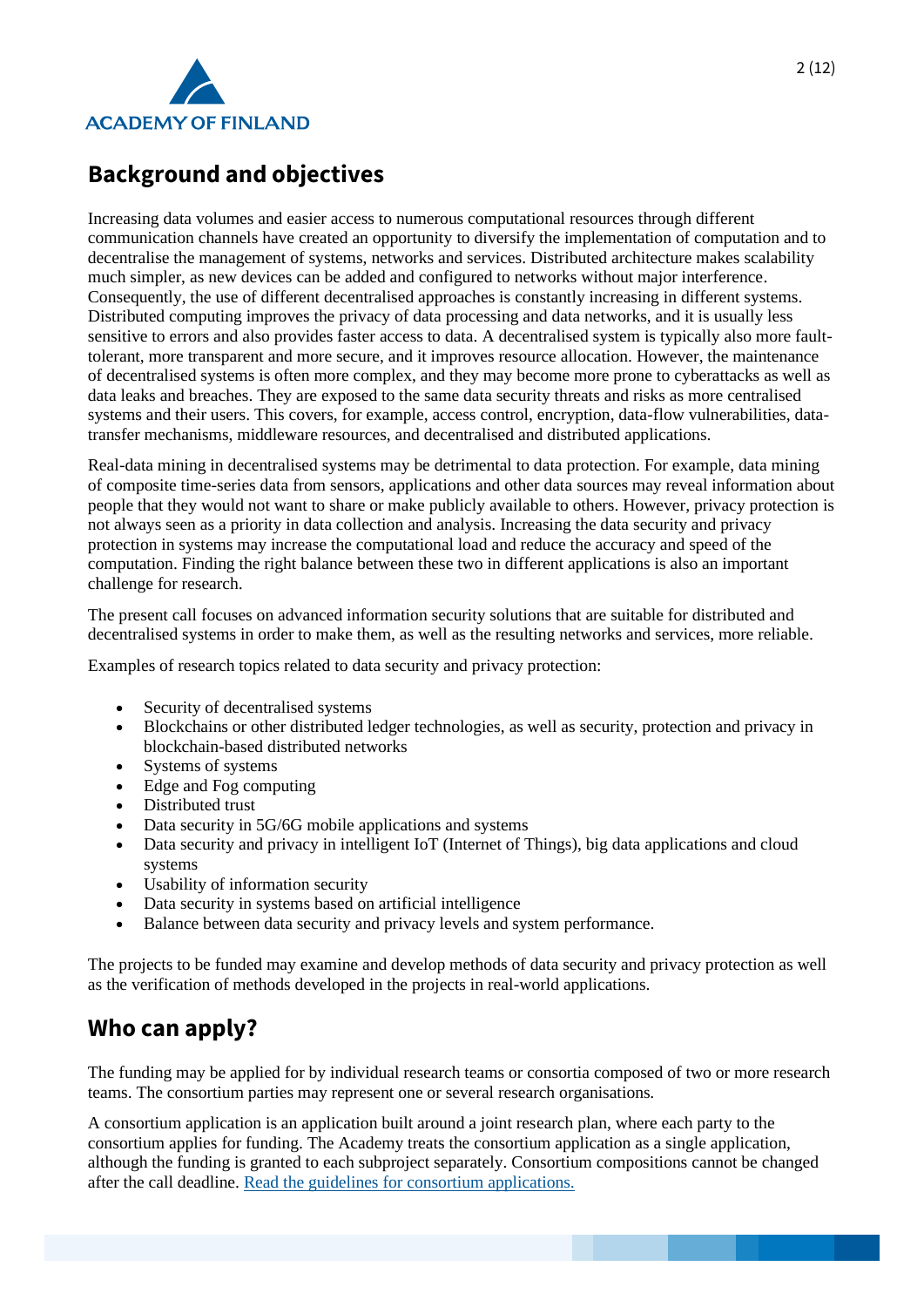

In addition to a doctoral degree, the principal investigator (PI) of the proposed project must also have other significant scientific merits. Usually the PI is a researcher at the professor or docent (adjunct professor) level. In addition, the applicant must have a close connection with Finland to support the implementation of a multi-year project. This connection must be evident from the application.

### **Special terms and restrictions**

The funding is primarily intended towards the salaries of researchers who work full-time on the project and for other project costs. The PI's salary costs may, under certain limitations, be incorporated into the total project costs. Read more in the call text under 'Funding to be applied for and funding period'.

**The Academy will review only one ICT 2023 application per applicant in either the Frontier AI Technologies call or the Security and Privacy in Decentralised and Distributed Systems call.** If you submit an application to both calls or submit more than one application to one of the calls, we will only review the first application submitted. Applications that are not reviewed will not be eligible for funding.

If you are applying for funding and have ongoing Academy funding, you must submit an interim report in the online services on each ongoing project. [Read the guidelines on drafting the interim report.](https://www.aka.fi/en/research-funding/apply-for-funding/how-to-apply-for-funding/az-index-of-application-guidelines2/interim-report/) If you have not submitted a final report on a completed, Academy-funded project, we may decide not to process your application.

Members of the Academy Board, research councils and the Strategic Research Council will not be granted Academy funding during their terms.

Funding cannot be granted to a person who has participated in the planning of the call to an extent likely to give them a comparative advantage over other applicants.

We will not process an application if the applicant has been found guilty of research misconduct in the three years preceding the year of the call.

# **Funding to be applied for and funding period**

The Academy of Finland is prepared to fund research projects within the two ICT 2023 calls with a total of 7 million euros.

The funding period is three years: 1 January 2022–31 December 2024.

Academy research funding is granted to Finnish sites of research (usually universities or research institutes), unless there are special reasons for not doing so. The PI of the funded project must have a close connection with Finland to support the implementation of a multi-year project. The funded researchers may, however, spend time working abroad during their funding period.

The application must contain a funding plan drafted in line with the full cost model, including the funding to be applied for from the Academy (up to 70% of the total project costs). [Read more about the full cost model.](https://www.aka.fi/en/research-funding/apply-for-funding/how-to-apply-for-funding/az-index-of-application-guidelines2/full-cost-model/)

You can apply for Academy funding to cover, for example, the following direct research costs:

- research team salaries
- PI's salary costs (under certain limitations)
- salaries of researchers returning to Finland
- essential implementation costs
- travel expenses
- collaboration and mobility in Finland
- international collaboration and mobility
- preparation of international projects.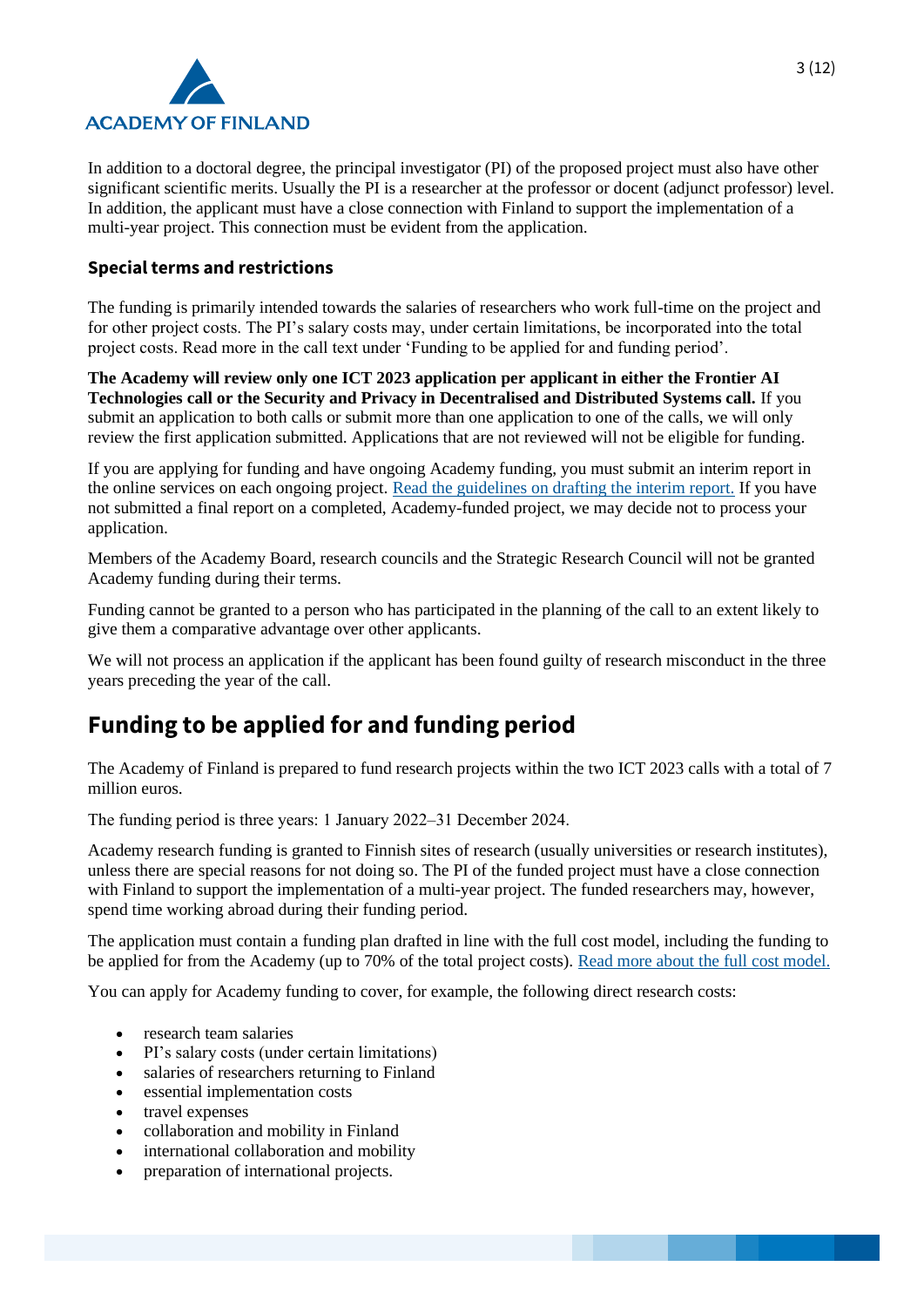

Academy funding cannot be used for economic activity. [Read more about the eligibility of economic](https://www.aka.fi/en/research-funding/apply-for-funding/how-to-apply-for-funding/az-index-of-application-guidelines2/economic-operator/)  [operators.](https://www.aka.fi/en/research-funding/apply-for-funding/how-to-apply-for-funding/az-index-of-application-guidelines2/economic-operator/)

### **Research team salaries**

As a rule, staff hired with Academy research funding must have an employment relationship. We recommend that they be hired for a period of employment no shorter than the funding period, unless a shorter contract is necessary for special reasons dictated by the implementation of the research project. Short-term research, study or other assignments may also be carried out in the form of outsourced services, if it is determined to be necessary for the project.

### **What is required from the site of research?**

We require that the site of research (e.g. university) provides the research project with all necessary basic facilities. These are determined based on the nature of the research and are the same as those available to other research staff at the site: office and laboratory premises, equipment (incl. computer equipment), and telecommunications, telephone, mailing, copying and library services. When accepting the funding, the site of research is responsible for ensuring that necessary statements and permits from ethics committees have been obtained before the start of the project.

The costs of ensuring immediate open access to peer-reviewed articles are included in the overheads of the site of research and are thus part of the basic facilities provided by the site. The costs associated with storing and sharing research data are regarded as overheads for the project's site of research, but they may also be legitimately accepted as research costs to be covered with Academy research funding. The site of research also commits to ensuring that the data management plan can be implemented at the site of research, and that the measures to be taken comply with good data management practice. Read more in the [guidelines on the](https://www.aka.fi/en/research-funding/apply-for-funding/how-to-apply-for-funding/az-index-of-application-guidelines2/commitment-by-site-of-research/)  [commitment by the site of research.](https://www.aka.fi/en/research-funding/apply-for-funding/how-to-apply-for-funding/az-index-of-application-guidelines2/commitment-by-site-of-research/)

The application must also include the overheads percentage, indirect employee costs and coefficient for effective working hours of the site of research. The site of research will see to that this information is kept up to date in the online services.

When the site of research is a university or a research institute, as a rule, the funding must be applied for VAT included. Consult the financial administration at the site of research for more information. The Academy's funding may also cover VAT costs, but only on certain conditions (see [Value added tax](https://www.aka.fi/en/research-funding/apply-for-funding/how-to-apply-for-funding/az-index-of-application-guidelines2/value-added-tax/) and read more in the [funding terms and conditions\)](https://www.aka.fi/en/research-funding/apply-for-funding/how-to-use-funding/).

### **Funding plan**

In the application, provide a **cost estimate** including an estimate of the annual amount of funding needed, itemised by type of expenditure. Also include a **funding plan** that shows all funding granted for the project as well as funding that will be provided by the site of research if the project is launched. Before submitting the application, applicants must agree with the administration at their own organisation on the contribution of the site of research to the funding of the project. Only costs that pass through the books of the site of the research must be included in the total costs. **You must check with your own organisation** whether the funding planned as the own funding contribution suits this purpose. The funding applied for from the Academy must not exceed 70% of the total project costs. The cost estimate must be realistic.

All research costs must be justified in the free-text field in the online services under 'Funding for the project'.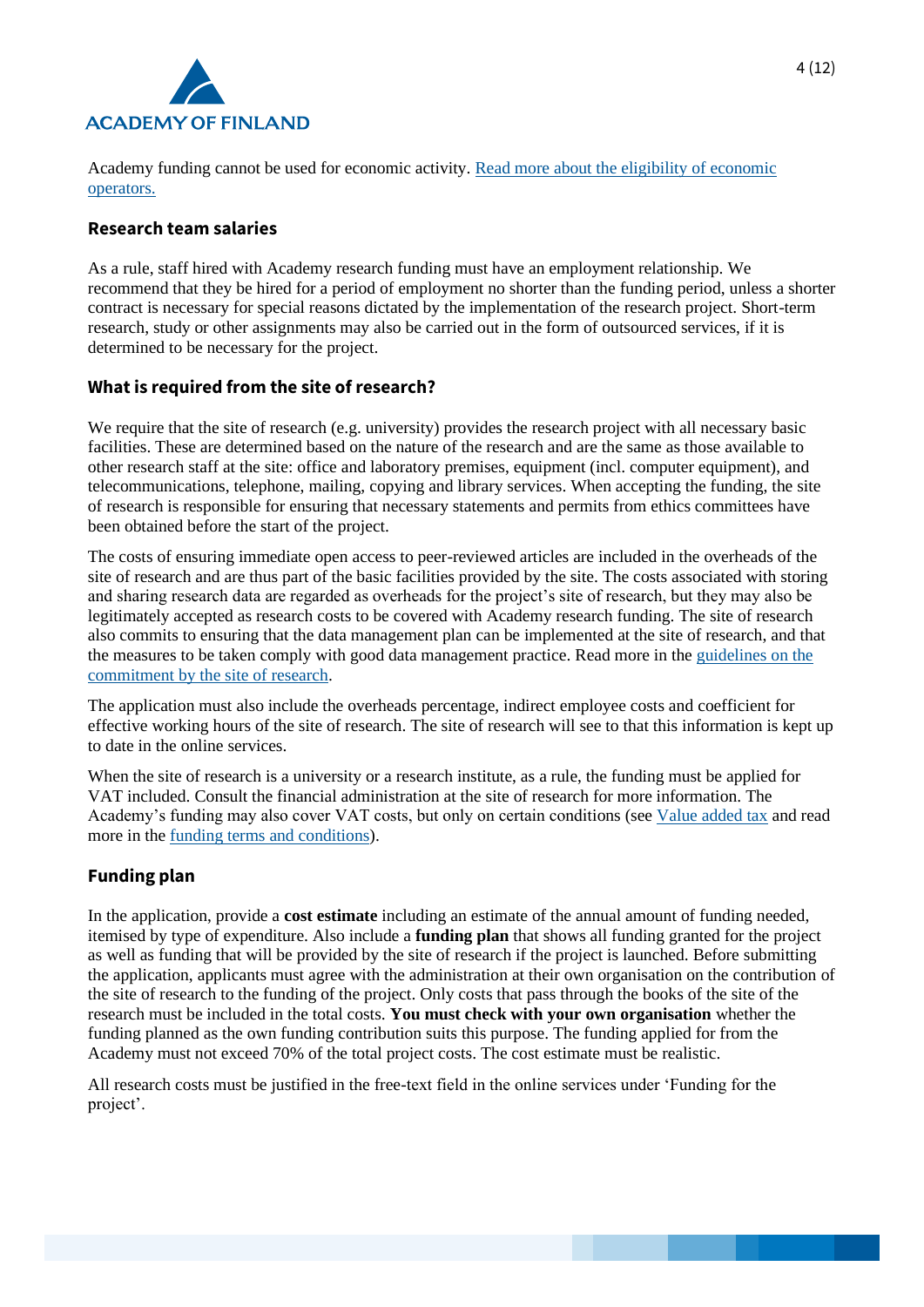

# **Salary costs of principal investigator**

Academy funding for research projects (Academy Projects, Targeted Academy Projects and Academy Programme Projects) is primarily intended for the salaries of full-time researchers working on the projects and for other research costs.

As a rule, funding is not granted for the salary of the project PI. However, the PI's salary costs may, **under certain limitations**, be incorporated into the total project costs. The PI's salary is entered under 'Salary of principal investigator' in the online services.

# **Including PI's salary for project management in total project costs**

The PI's salary costs may be incorporated into the total project costs in accordance with what is stated under the tab 'Salary of principal investigator' in the online services. In order for the salary costs to be eligible, the PI's tasks must be clearly specified.

The salary costs must not be significant in relation to the project's total costs. For example, a four-year research project must not include more than six months of the PI's effective working hours. This is equivalent to approximately 1.5 months a year.

# **Applying for funding for PI's salary for research**

The Academy may grant funding for the PI's salary for no more than a year for well-justified reasons, such as working abroad, returning to Finland or transferring to another research organisation or a company in Finland. Possible business collaboration must fulfil the terms set out in the Academy's [funding terms and](https://www.aka.fi/en/research-funding/apply-for-funding/how-to-use-funding/)  [conditions.](https://www.aka.fi/en/research-funding/apply-for-funding/how-to-use-funding/)

A condition is that the research-related reasons and the PI's tasks must be clearly presented on the tab 'Salary of principal investigator' in the online services. The funding cannot be used for this purpose unless it is mentioned in the conditions accompanying the funding decision.

# **Granting salary funding to PI with no employment relationship**

If the PI does not have an employment relationship with, for example, a university or research institute, they must explain how their salary will be covered during the funding period on the tab 'Salary of principal investigator' in the online services.

Retired researchers can be granted funding on the same grounds as other researchers.

### **Mobility aid in research projects**

The mobility aid is applied for as research costs related to the implementation of the research plan. The aid is applied for in accordance with the practices of the site of research.

In the online services, the aid is applied for on the tab 'Funding for the project' under 'Travel expenses'. The mobility aid must be justified. [Read more about the mobility aid.](https://www.aka.fi/en/research-funding/apply-for-funding/how-to-apply-for-funding/az-index-of-application-guidelines2/mobility-allowance-in-research-projects/)

# **How applications are submitted and become pending, publicity of applications**

### **How to submit and supplement the application**

The non-negotiable call deadline also applies to consortia. The deadline for applications is 28 April 2021 at 16.15 Finnish time.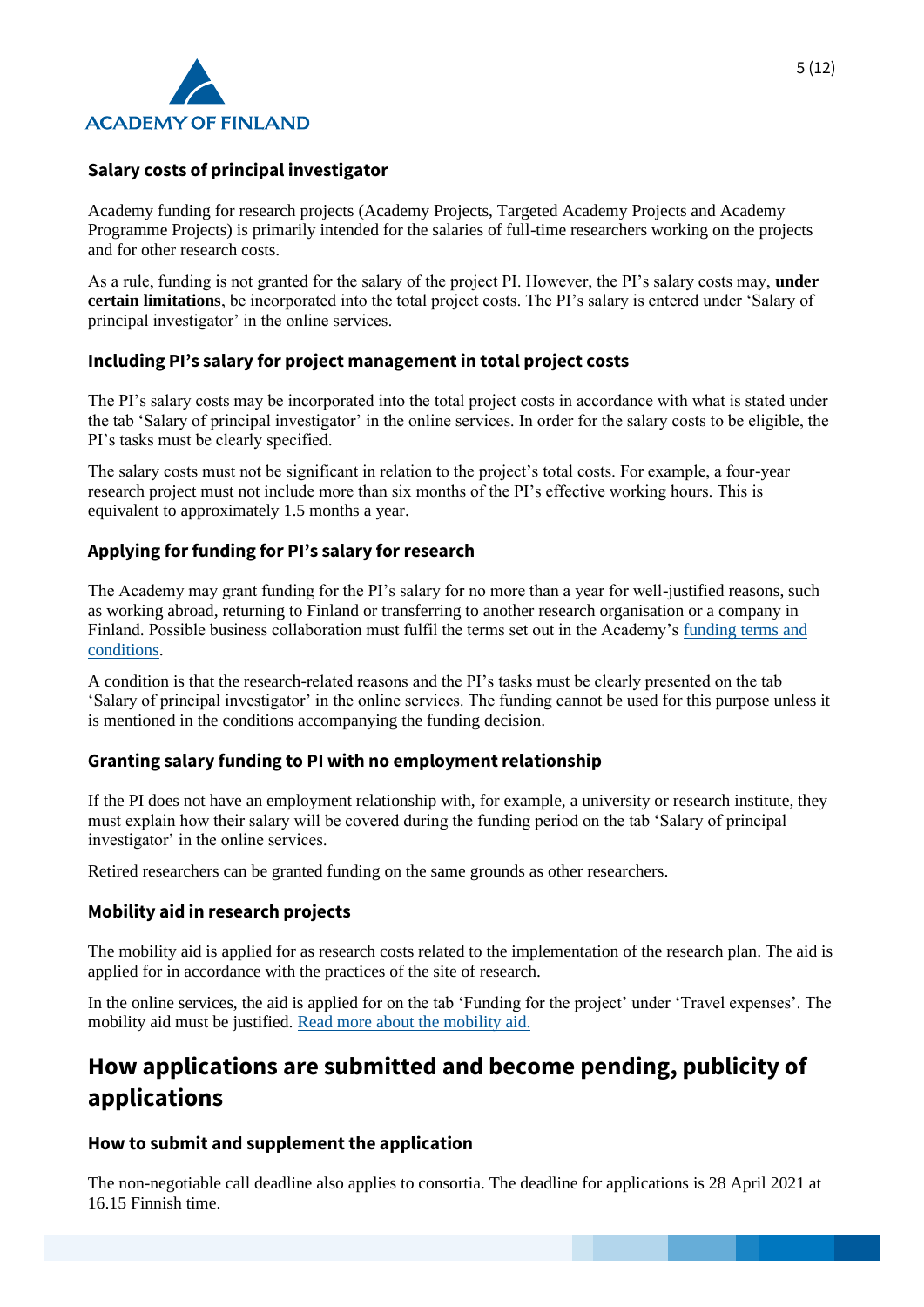

Make sure to submit the application in good time before the deadline. The system will only accept applications that contain all obligatory information. The joint consortium application is submitted by the consortium PI. The PI can submit the consortium application only after all subprojects have tagged their applications as complete.

You can edit and supplement the application until the deadline. You can make changes to a submitted application (e.g. change appendices), but you must make them before the deadline. If you notice that your application lacks important information after the deadline, immediately get in touch with the call's contact person, so that they can reopen the application for you. Make sure to re-submit the application after you have supplemented it. We will consider the supplemented information insofar as it is possible in view of the review and decision-making process. We may ask you to supplement the application. If you do not supplement the application by the given deadline, we may decide not to process it. You must make sure that your contact details (email address) are up to date. If you have not submitted a final report on a completed, Academy-funded project, we may decide not to process your application.

**An application will not be processed** if the applicant or the application does not meet the competence requirements or other key requirements, or if the application otherwise does not qualify for processing. A research council or another decision-making body may decide not to process and not to fund an application based on science policy objectives or if it is apparent for some other reason that the applicant cannot receive funding with the submitted application. [Read more about the circumstances that may cause the Academy not](https://www.aka.fi/en/research-funding/peer-review-and-funding-decision/review-and-decision-making/)  [to process or review an application.](https://www.aka.fi/en/research-funding/peer-review-and-funding-decision/review-and-decision-making/)

# **How the application becomes pending**

According to section 17 of the Finnish Administrative Procedure Act and section 8 of the Act on Electronic Services and Communication in the Public Sector, the sender is responsible for the application arriving by the set deadline. An application becomes pending at the Academy when the online application and the obligatory appendices have been submitted in the online services. The system will confirm a successful submission by sending an email to the address you have provided.

### **Publicity and data protection**

Except for the research plan, plan of intent, abstract and interim report, which are primarily subject to professional secrecy, the application and its appendices are public documents. For example, the CV is a public document and as such must not include any confidential information. This publicity is based on the Finnish Act on the Openness of Government Activities. The Academy is committed to following regulations on data protection. The GDPR-compliant privacy statement concerning the research funding process is available on our website under [Data protection.](https://www.aka.fi/en/contacts/data-protection-in-the-academy-of-finland/)

# **Application parts and guidelines**

The application consists of forms completed in the online services and PDF appendices. As an applicant, you have the right to submit your application in Finnish or Swedish, **but we ask that you to submit it in English** to facilitate the international review.

Most of the links below take you to the [A–Z index of application guidelines.](https://www.aka.fi/en/research-funding/apply-for-funding/how-to-apply-for-funding/az-index-of-application-guidelines2/)

### **The online application contains the following parts**

# **Personal data**

- Personal details
- Degrees (most recent one first); parental leaves etc. may be filled in under 'Additional information'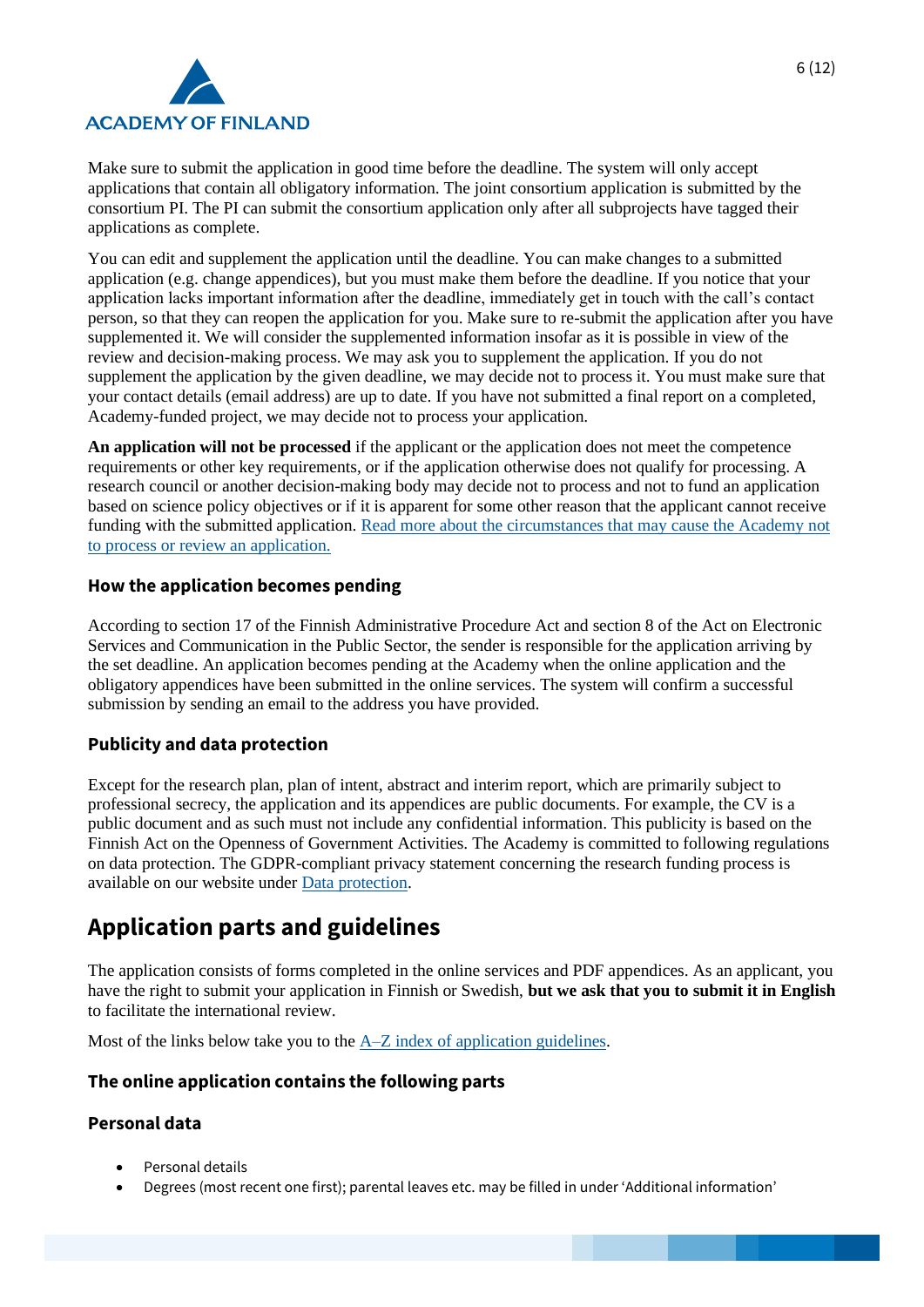

- Titles of docent and professorships
- The CV filled in under the personal details will not form part of the application. The CV is filled in on the CV tab.

### **CV**

• [CV following the template,](https://www.aka.fi/en/research-funding/apply-for-funding/how-to-apply-for-funding/az-index-of-application-guidelines2/cv-guidelines/) no more than two pages

# **Consortium parties (if applicable)**

- Details on each party (name, email address, organisation and country)
- Read th[e guidelines for consortium applications.](https://www.aka.fi/en/research-funding/apply-for-funding/how-to-apply-for-funding/az-index-of-application-guidelines2/consortium-applications/)

### **General information**

- Details on the site of research
- Title of research project in English and Finnish/Swedish
- Research fields (at least one, no more than five)[. See the research field classification.](https://www.aka.fi/en/research-funding/apply-for-funding/how-to-apply-for-funding/az-index-of-application-guidelines2/research-field-classification/)
- Keywords in English and Finnish/Swedish

# **Abstract**

- Maximum length 2,500 characters including spaces
- Brief overview of scientific and societal objectives, research methods and data as well as expected research results and impact
- [Read more about the abstract.](https://www.aka.fi/en/research-funding/apply-for-funding/how-to-apply-for-funding/az-index-of-application-guidelines2/abstract/)

### **Research plan**

- Maximum length 12 pages, 15 pages for consortium projects
- [See the guidelines on the structure of the research plan.](https://www.aka.fi/en/research-funding/apply-for-funding/how-to-apply-for-funding/az-index-of-application-guidelines2/research-plan-structure/2021/research-plan-structure---academy-programmes-and-targeted-academy-programmes/)
- **If the project involves business collaboration, that collaboration must be clearly indicated in the research plan under item 3.2, Collaborators and their key merits in terms of the project.**
- See th[e how-to guides for the online services.](https://www.aka.fi/en/online-services/)

# **Most relevant publications and other key outputs**

- Up to ten of your (or the consortium's) most important project-relevant publications and up to ten of your (or the consortium's) most important key outputs, with justifications.
- You can retrieve publication details from th[e VIRTA publication information service.](https://wiki.eduuni.fi/display/cscvirtajtp/VIRTA+in+English) [Also see our how-to](https://www.aka.fi/en/online-services/)  [guide for the online services.](https://www.aka.fi/en/online-services/)
- Details on publications may also be entered manually. Obligatory information: author(s), title, year of publication, name of series/journal, type of publication (the type will not be shown in the PDF version of the application).

### **Mobility**

- Enter information on planned national and international mobility within the project, itemised by person.
- [See more information on mobility.](https://www.aka.fi/en/research-funding/apply-for-funding/how-to-apply-for-funding/az-index-of-application-guidelines2/mobility/)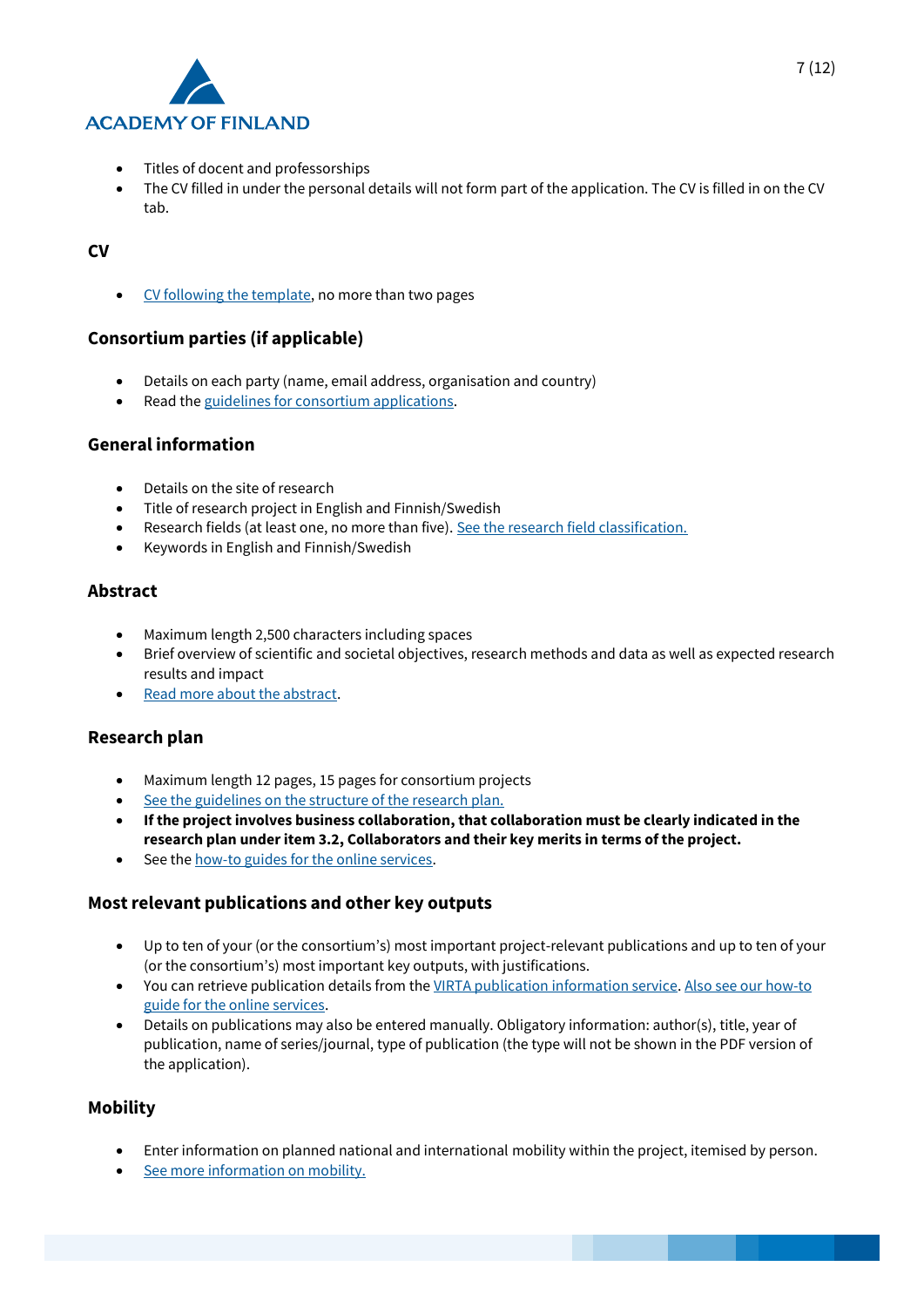

# **Collaborators**

- Project collaborators, itemised by collaborator (name, organisation, country)
- Describe the collaborators' project-relevant key merits and provide justifications for choosing them in section 3.2 of the research plan.
- If necessary, append a letter of commitment. See th[e guidelines on the letter of commitment.](https://www.aka.fi/en/research-funding/apply-for-funding/how-to-apply-for-funding/az-index-of-application-guidelines2/letter-of-commitment/)

# **Affiliations**

- Research infrastructures: Indicate what kinds of equipment, resources or data reserves provided by national or international research infrastructures the project plans to use. The menu includes infrastructures included in Finland's national roadmap and/or ESFRI's roadmap. Other possible infrastructures are entered in a free-text field[. Read more about research infrastructures.](https://www.aka.fi/en/research-funding/programmes-and-other-funding-schemes/research-infrastructures/)
- Centres of Excellence in Research: [Read more about Centres of Excellence.](https://www.aka.fi/en/research-funding/programmes-and-other-funding-schemes/finnish-centres-of-excellence/)
- Finnish Flagships: [Read more about the Finnish Flagship Programme.](https://www.aka.fi/en/research-funding/programmes-and-other-funding-schemes/flagship-programme/)

### **Research ethics**

- Ethical permit for project and/or animal testing permit (yes/no)
- Found guilty of research misconduct (yes/no). We will not process a funding application if the applicant has been found guilty of research misconduct in the three years preceding the year of the call.
- The research ethics description is entered under section 4.1 of the research plan.
- [See the ethical guidelines.](https://www.aka.fi/en/research-funding/apply-for-funding/how-to-apply-for-funding/az-index-of-application-guidelines2/ethical-questions/)

### **Funding for the project**

- The project's funding follows the [full cost model](https://www.aka.fi/en/research-funding/apply-for-funding/how-to-apply-for-funding/az-index-of-application-guidelines2/full-cost-model/). The Academy's funding contribution to the research costs comes to no more than 70%.
- Before you can fill in the cost estimate, you must first select the site of research on the tab 'General information'.
- The site of research maintains the following percentages: effective working hours, indirect employee costs, overheads percentage and [VAT.](https://www.aka.fi/en/research-funding/apply-for-funding/how-to-apply-for-funding/az-index-of-application-guidelines2/value-added-tax/)
- Enter the funding period.
- Enter salaries and other costs.
- Enter other funding sources and their funding contributions. You must immediately notify us if you receive funding from other sources for the same purpose after your application to the Academy has been submitted.
- Justify the funding to be applied for. The cost estimate must be realistic.
- The [PI's salary costs may, under certain limitations, be incorporated into the total project costs](https://www.aka.fi/en/research-funding/apply-for-funding/how-to-apply-for-funding/az-index-of-application-guidelines2/salary-of-principal-investigator/): for project management and/or research. The justifications are entered on the tab 'Salary of principal investigator' in the online services.
- Consult the administration at your site of research when filling in budget details. Read more about the funding in the call text under 'Funding to be applied for and funding period'.
- Commitment by site of research. Make sure you have a commitment from your site of research (usually a university or research institute) to supporting the project. Read more in the guidelines on the commitment [by the site of research.](https://www.aka.fi/en/research-funding/apply-for-funding/how-to-apply-for-funding/az-index-of-application-guidelines2/commitment-by-site-of-research/)

### **Salary of principal investigator**

• Justifications, if [salary costs for the PI](https://www.aka.fi/en/research-funding/apply-for-funding/how-to-apply-for-funding/az-index-of-application-guidelines2/salary-of-principal-investigator/) are included in the funding plan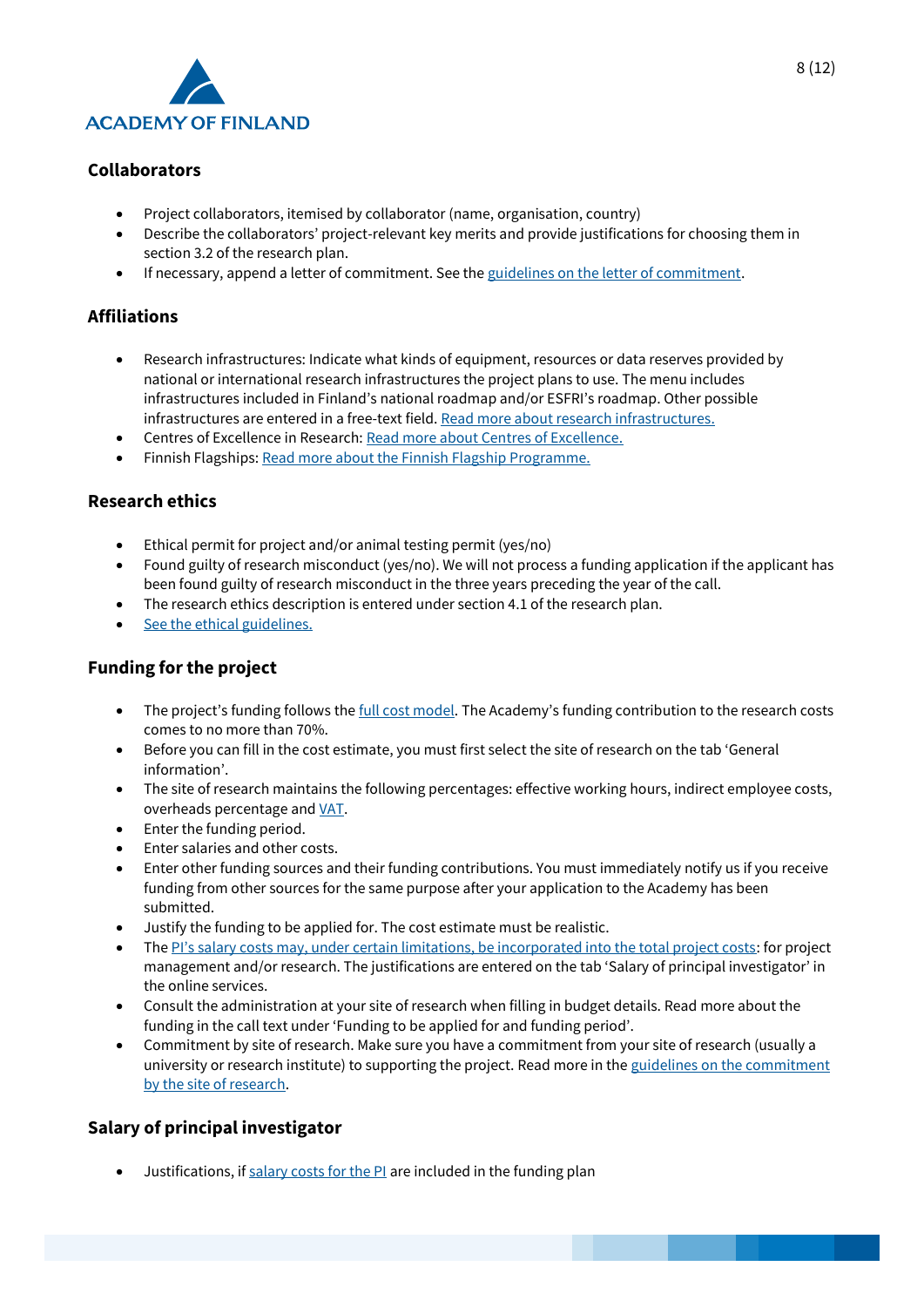

- The PI's salary costs may, under certain limitations, be incorporated into the total project costs: for project management and/or research.
- If the PI does not have a permanent employment relationship, include a salary plan for the PI for the entire funding period.
- Read more about the PI's salary in the call text under 'Funding to be applied for and funding period'.

# **Public project description**

- Maximum length 1,000 characters including spaces
- Popular and reader-friendly description of the research project in English and Finnish/Swedish
- We will use the project description in our communications on the funded research project. The project description is also stored at  $\underline{f}i$ , a service that makes available information on research conducted in Finland.
- Read th[e guidelines on the public project description.](https://www.aka.fi/en/research-funding/apply-for-funding/how-to-apply-for-funding/az-index-of-application-guidelines2/public-project-description/)

### **Appendices**

#### **A. Individual application (not consortium application)**

• Appendices must be PDF files.

Obligatory appendices:

• Complete list of publications. [Read the guidelines on the structure of the list of publications.](https://www.aka.fi/en/research-funding/apply-for-funding/how-to-apply-for-funding/az-index-of-application-guidelines2/list-of-publications/)

Case-specific appendices:

- **Business collaboration plan (see instructions below)**
- Letter of commitment: See the [guidelines on the letter of commitment.](https://www.aka.fi/en/research-funding/apply-for-funding/how-to-apply-for-funding/az-index-of-application-guidelines2/letter-of-commitment/)

#### **B. Consortium application**

• Appendices must be PDF files.

Appendices of consortium PI:

Obligatory appendices:

• Complete list of publications. [Read the guidelines on the structure of the list of publications.](https://www.aka.fi/en/research-funding/apply-for-funding/how-to-apply-for-funding/az-index-of-application-guidelines2/list-of-publications/)

Case-specific appendices:

- **Business collaboration plan (see instructions below)**
- Letter of commitment: See the [guidelines on the letter of commitment.](https://www.aka.fi/en/research-funding/apply-for-funding/how-to-apply-for-funding/az-index-of-application-guidelines2/letter-of-commitment/)

Appendices by PI of consortium subproject:

Obligatory appendices:

• Complete list of publications. [Read the guidelines on the structure of the list of publications.](https://www.aka.fi/en/research-funding/apply-for-funding/how-to-apply-for-funding/az-index-of-application-guidelines2/list-of-publications/)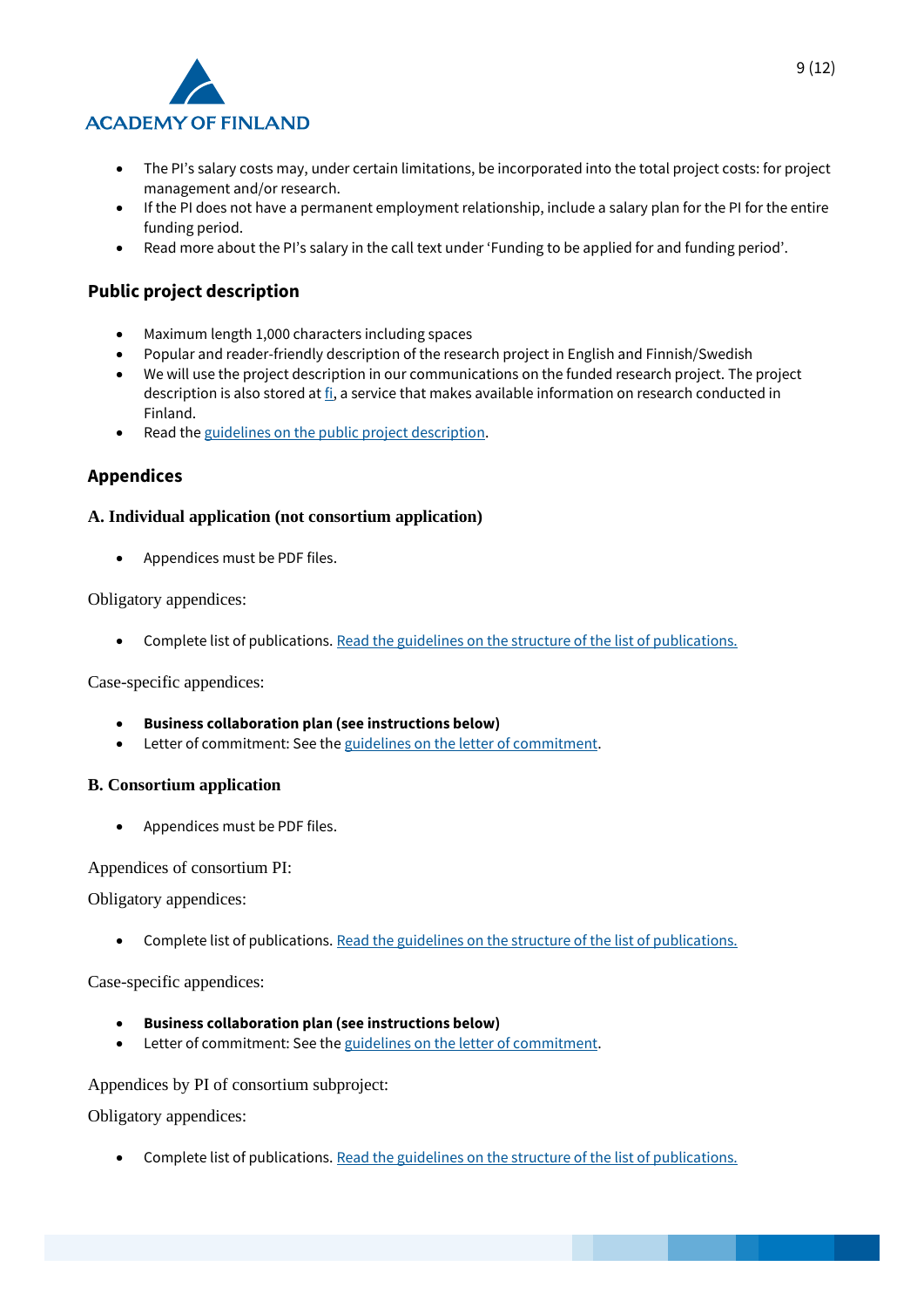

Case-specific appendices:

• Letter of commitment: See the [guidelines on the letter of commitment.](https://www.aka.fi/en/research-funding/apply-for-funding/how-to-apply-for-funding/az-index-of-application-guidelines2/letter-of-commitment/)

# **Authorisation**

- You can authorise another person to supplement or view your application.
- Start by entering the person's name in the field.
- The person must have an account in the Academy's online services (SARA).
- You cannot authorise more than one person at a time to edit a field in your application, and you cannot edit that same field while the authorisation is active.
- Do not authorise yourself.
- See technical instructions on the authorisation process in th[e how-to guides for the online services.](https://www.aka.fi/en/online-services/)

# **Submit application**

- You can submit the application when you have filled in or attached all the necessary information.
- A red warning triangle on the tab tells you that some information is missing.
- You can supplement the application until the deadline. Resaving will replace the earlier version.
- If you want to supplement the application after the deadline, please get in touch with the contact persons listed in the call text.

# **Interim report**

- If you are applying for funding and have ongoing Academy funding, you must draw up an interim report in the online services on each ongoing project before the call deadline. Read the guidelines on drafting the [interim report.](https://www.aka.fi/en/research-funding/apply-for-funding/how-to-apply-for-funding/az-index-of-application-guidelines2/interim-report/)
- Also see th[e How-to guides for the online services.](https://www.aka.fi/en/online-services/)

# **Instructions for drafting business collaboration plan**

If the project involves business collaboration, that collaboration must be clearly indicated in the research plan under item 3.2, Collaborators and their key merits in terms of the project. In addition, the application must include a business collaboration plan as a separate appendix (only one plan regardless of the number of companies, no more than 3 pages):

- List all project parties.
- Describe the collaboration as well as the management and research duties included in the project.
- Describe the mechanisms by which the project will integrate all participating organisations and individual researchers.
- Describe, if relevant, the implementation of intersectoral researcher exchange.
- Define each PI's required input to the project, and justify why each party's expertise is necessary to achieve the project's objectives.
- Describe the complementary roles of the parties involved, and explain which research results can be jointly utilised by the participating companies.
- Describe the application potential of the results.
- Make sure that the collaboration plan's length and details are proportional to the size of the project. The plan should be extensive enough to ensure that the project parties will work together as one whole.

In the Academy's online services, enter as consortium parties only parties that are applying for funding from the Academy.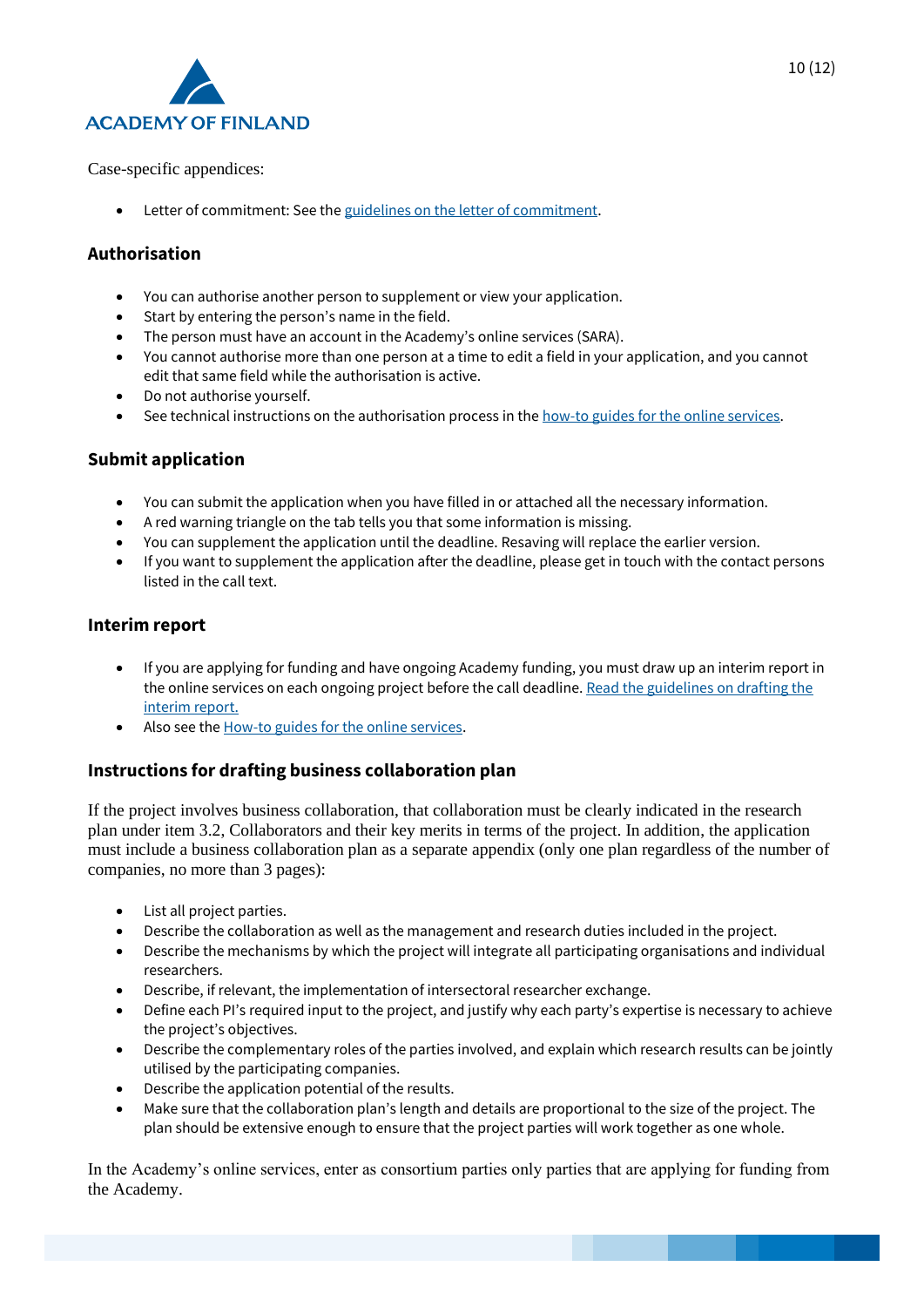

If the project involves business collaboration, also familiarise yourself with the [Academy's terms and](https://www.aka.fi/en/research-funding/apply-for-funding/how-to-use-funding/)  [conditions](https://www.aka.fi/en/research-funding/apply-for-funding/how-to-use-funding/) concerning business collaboration.

# **How the application is reviewed**

Academy of Finland funding is granted based on peer review. We mainly use foreign experts as reviewers.

The review of applications follows a single-stage process. The applications will be reviewed by an international panel. The panel drafts one review report on each application. The review report is subject to professional secrecy.

### **Review criteria**

- how the project supports the objectives of the call
- scientific quality, innovativeness and novelty value of the research as well as its impact within the scientific community
- competence of applicant/research team in terms of project implementation
- feasibility of research plan (incl. research ethics)
- quality of research environment and collaborative networks
- researcher mobility and researcher training
- added value of collaboration between consortium parties.

Read the review questions that will be used in the review: [ICT 2023 review form](https://www.aka.fi/globalassets/1-tutkimusrahoitus/2-arviointi-ja-paatoksenteko/3-arviointiohjeet-ja-lomakkeet/review-form-2021-ict2023.pdf) and [review guidelines.](https://www.aka.fi/globalassets/1-tutkimusrahoitus/2-arviointi-ja-paatoksenteko/3-arviointiohjeet-ja-lomakkeet/instructions-for-reviewing-academy-programme-targeted-call.pdf) The review guidelines and form are only available in English.

### **Two threshold values will be used in the review**

The threshold rating for the 'Project's relevance to the programme' item is 4 on a scale from 1 to 6. If an application fails to meet this rating, the review will be discontinued and the applicant will only receive feedback on that item.

The threshold rating for the 'Scientific quality, novelty and innovativeness of the research' item is 4 on a scale from 1 to 6. If an application fails to meet this rating, the review will be discontinued and the applicant will only receive feedback on two items: 'Project's relevance to the programme/call' and 'Scientific quality, novelty and innovativeness of the research'.

# **Funding decisions**

The Academy's Research Council for Natural Sciences and Engineering will make the funding decisions in late 2021.

In addition to the general review criteria of Academy research programmes, the following issues will be considered:

- international engagement
	- o attracting top-level young, talented researchers from abroad to Finland or hiring researchers who have recently come to Finland to work on the project
	- o research visits by Finnish researchers to leading-edge foreign universities and research institutes
	- cooperation with the private and public sectors
		- o cooperation between universities, research institutes and business companies
		- o problem-setting in research
		- o application potential of results